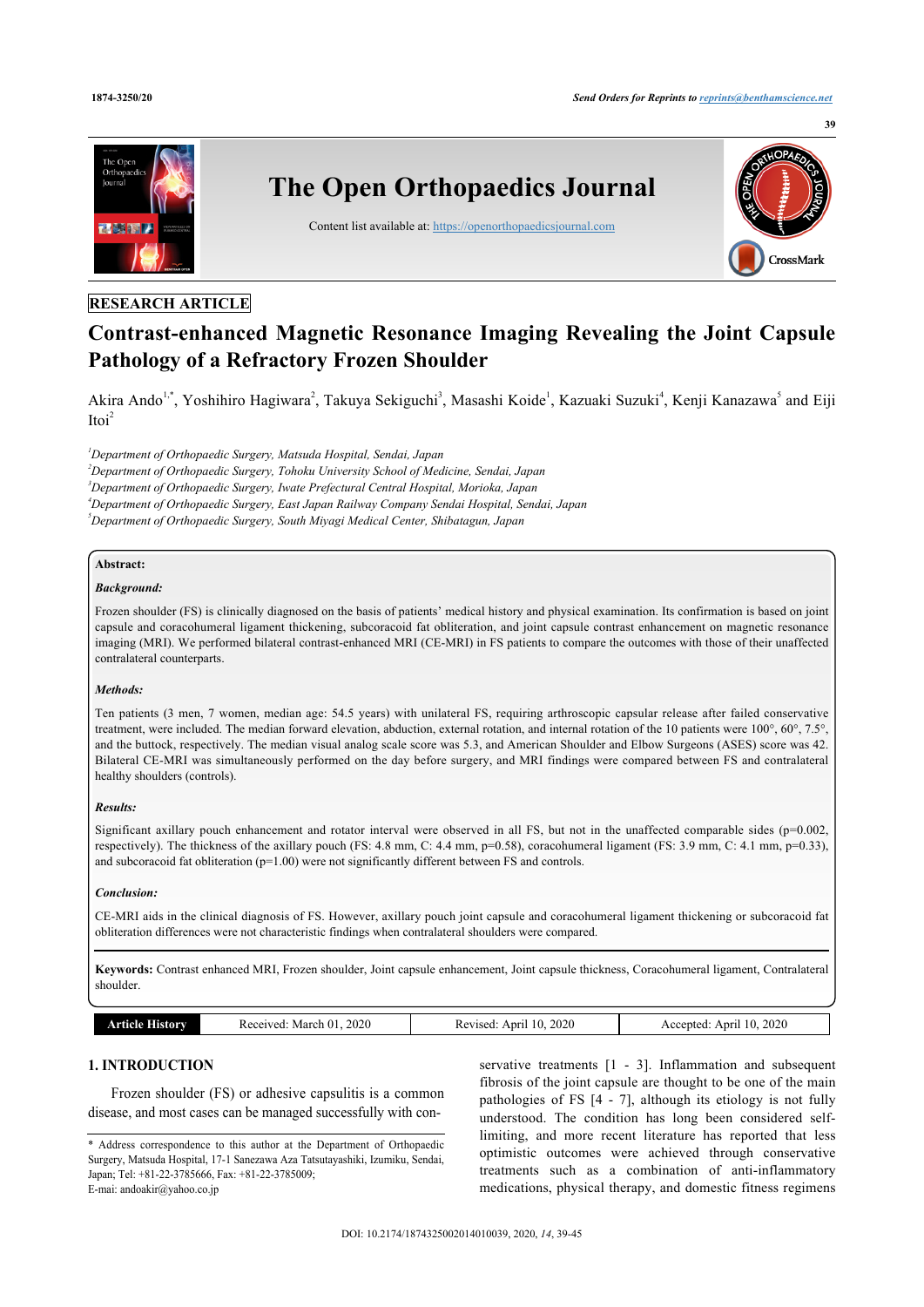[[1](#page-5-0), [8](#page-5-4)]. Following FS diagnosis, physical therapy and intraarticular steroid injections have been found to decrease pain and assist in regaining range of motion (ROM) [\[9](#page-5-5), [10\]](#page-5-6). Manipulation under anesthesia or arthroscopic capsular release may be considered upon failure of conservative treatments [\[7](#page-5-3), [11,](#page-5-7) [12](#page-5-8)].

Medical history and physical examination findings, such as pain and restricted active and passive ROM in all planes, support the clinical diagnosis of FS [\[1](#page-5-0), [13,](#page-5-9) [14\]](#page-5-10). However, imaging is commonly required to assist FS diagnosis as other shoulder problems might mimic FS [\[15\]](#page-5-11). Radiography is generally unremarkable and is only beneficial for ruling out other shoulder disorders [\[16](#page-5-12)]. Magnetic resonance imaging (MRI) is a noninvasive modality that could clarify changes in the joint capsule or synovial membrane, thereby distinguishing FS from other painful shoulder disorders[[5,](#page-5-13) [13](#page-5-9)]. Previous studies using MRI as a diagnostic tool for detecting FS revealed features such as thickening of the joint capsule in the axillary pouch (AP), thickening of the coracohumeral ligament (CHL), and fibrosis of the subcoracoid fat in the rotator interval (RI) [[16](#page-5-12) - [20](#page-5-14)]. However, other investigators described that MRI alone showed no specific abnormalities with FS, but these alterations were often observed in other shoulder disorders, such as in rotator cuff tear[[4](#page-5-2), [21\]](#page-5-15).

<span id="page-1-0"></span>The usefulness of contrast-enhanced MRI (CE-MRI) in the diagnosis of FS has been widely recognized [\[5,](#page-5-13) [14](#page-5-10), [15](#page-5-11)]. CE-MRI can display hypervascularity of the joint capsule in FS or other inflammatory conditions such as rheumatoid arthritis [\[4](#page-5-2), [14,](#page-5-10) [16](#page-5-12), [17](#page-5-16), [22\]](#page-5-17). Additionally, observations of joint capsule enhancement have been made in most cases of FS, but not in cases of rotator cuff tears[[17,](#page-5-16) [22](#page-5-17)]. During arthroscopic capsular release for FS, excessive bleeding from the capsule is often observed. Moreover, Okuno et al. recently reported that increased abnormal blood vessels were observed in patients with refractory FS, where angiography and transcatheter embolization of the abnormal vessels were found to be effective[[23,](#page-5-18) [24](#page-5-19)]. Increased abnormal blood vessels are detected with CE-MRI and might be another pathologic feature of FS. However, this has to be elucidated through a comparatively large-scale study with respective normal opposite shoulder side counterparts.

The purpose of this study was to 1) compare CE-MRI features between the FS and contralateral non-affected shoulder and 2) compare AP joint capsule thickness, CHL thickness, and subcoracoid fat obliteration on both sides. We also performed a reliability analysis of the measurements, as no gold standard methods had been developed.

# **2. MATERIALS AND METHODS**

# **2.1. Patients' Demographics, Physical Shoulder Measurements, and Imaging**

From April 2017 to March 2018, 10 FS patients who had an arthroscopic capsular release after failed conservative treatments for at least 3 months were included in this study. Patients with diabetes mellitus and stiffness after apparent trauma or previous surgery were excluded from the study.

The study cohort comprised three male and seven female

FS patients, with a median age of 54.5 years. FS was present in six right shoulders and four left shoulders; all patients were right-side dominant. The patients were diagnosed with FS based on clinical symptoms, radiography, and conventional MRI. All patients met the criteria for FS outlined by the ISAKOS Upper Extremity Committee[[7](#page-5-3)]. Briefly, FS was identified by forward elevation <100°, external rotation <10°, and internal rotation <L5 level without anatomic, imaging, or systemic abnormalities. Conservative treatment included nonsteroidal anti-inflammatory drugs, a few intra-articular injections of corticosteroid or hyaluronan, and rehabilitation by physiotherapists for at least 3 months. On the day before surgery, physical findings were re-examined, and CE-MRI of the bilateral shoulders was performed. The median symptom duration from onset to the time of CE-MRI and ROM measurements of the affected and unaffected shoulders using a conventional goniometer were recorded. The visual analog scale (VAS) scores ranged from 0 (no pain) to 10 (worst pain imaginable), with 1-cm intervals. Patient questionnaires regarding shoulder joint pain, instability, and activities were administered, and the American shoulder elbow surgeons (ASES) scores before surgery were recorded (Table**1**).

**Table 1. Patient demographics, visual analog scale, and range of motion of the frozen shoulder and unaffected shoulder.**

|                                  | Median         | <b>IQR</b> |
|----------------------------------|----------------|------------|
| Age (years)                      | 54.5           | 49.5, 62.0 |
| Disease period (month)           | 7.5            | 5.8, 9.0   |
| Number of steroid injections     | 3              | 3, 3       |
| VAS                              | 5.3            | 4.0, 7.4   |
| ROM of the affected side $(°)$   |                |            |
| FE                               | 100            | 87.5, 120  |
| <b>ABD</b>                       | 60             | 40,80      |
| ER.                              | 7.5            | 0, 10      |
| <b>IR</b>                        | B              | L5, B      |
| ROM of the unaffected side $(°)$ |                |            |
| FE                               | 170            | 167.5, 175 |
| <b>ABD</b>                       | 170            | 167.5, 175 |
| ER.                              | 60             | 55, 62.5   |
| IR                               | T <sub>8</sub> | T7, T9     |
| ASES score                       | 42             | 33, 56.5   |

# **2.2. Contrast-enhanced MRI Assessment**

The subject was asked to lie in a supine position with the upper arm relaxed in neutral position. Then, contrast material at a dose of 0.2 ml/kg (Gadoteridol, Eisai Corp., Tokyo, Japan) was injected intravenously before initiation of MRI examinations, which were undertaken using a 1.5-Tesla scanner (Siemens Aera, Siemens AG, Munich, Germany) with a dedicated shoulder coil. Pulse sequences were as follows: 1) oblique coronal, oblique sagittal, and axial T2-weighted turbo spin-echo (TSE) (TR/TE: 3600/78 ms); 2) oblique coronal, oblique sagittal, and axial T1-weighted TSE (TR/TE: 700/13 ms); and 3) oblique coronal, oblique sagittal, and axial postgadolinium T1-weighted fat-suppressed TSE (TR/TE: 600/13 ms) of the bilateral shoulders. CE-MR images were obtained within 30 min of the injection.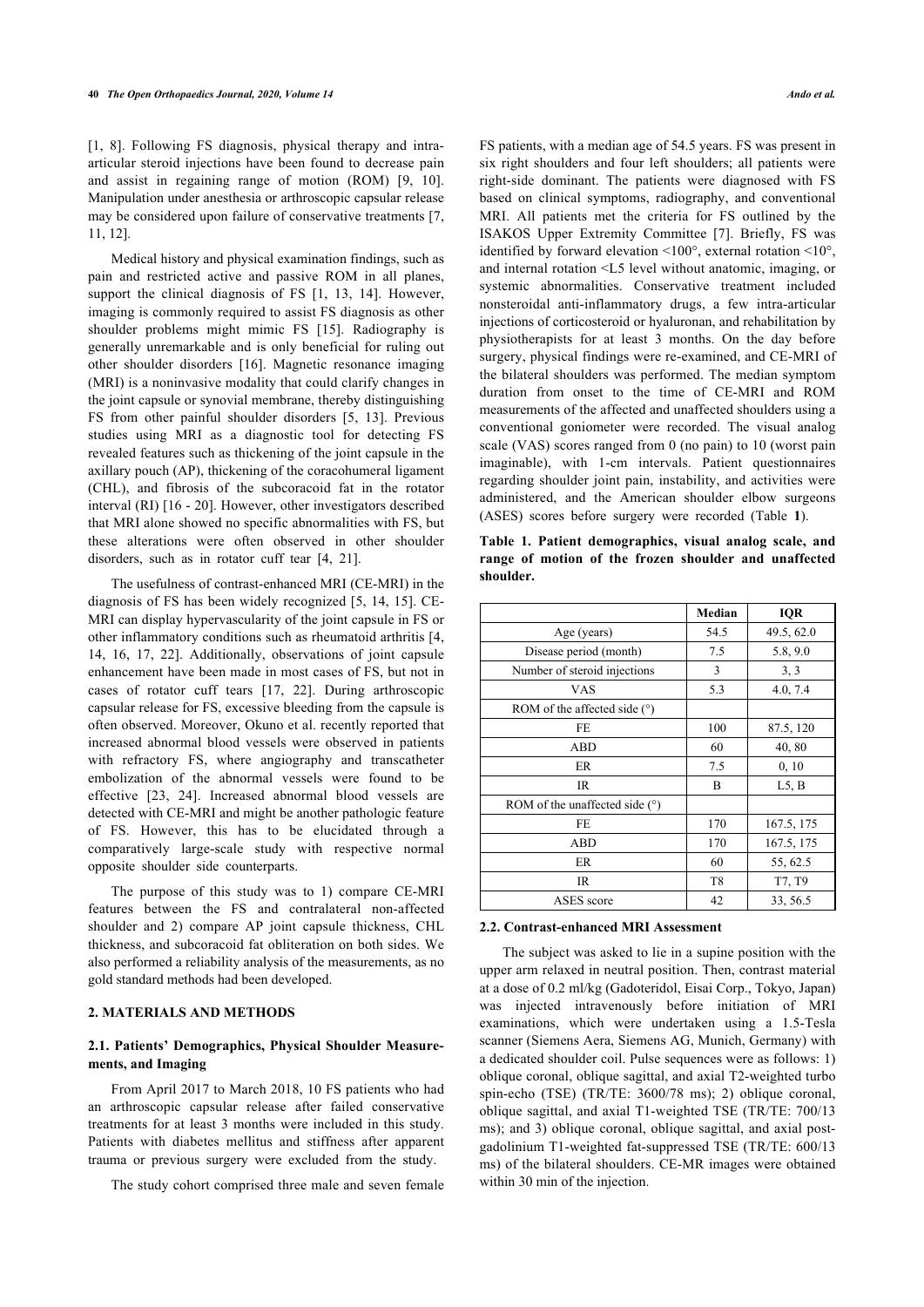The thickness of the AP joint capsule and CHL, subcoracoid fat obliteration, and AP joint capsule and RI enhancement were evaluated following the method of Ahn et al., outlined in Table **[2](#page-2-0)** [[15,](#page-5-11) [16\]](#page-5-12). MR images were reviewed by two orthopedic surgeons who were blinded to the clinical data of the patients. The first orthopedic surgeon measured each MR image twice at 3-week intervals to ensure intraobserver reliability. The second orthopedic surgeon also measured each MR image for interobserver reliability. A comparison was made between the scores recorded by each of the orthopedic surgeons.

#### **2.3. Statistical Analysis**

Values were expressed as median (interquartile range; IQR) or as a percentage. Wilcoxon's signed-rank test was used for AP joint capsule and CHL thicknesses. Friedman test was employed for subcoracoid fat obliteration, AP joint capsule enhancement, and RI enhancement. Two-tailed tests were performed to determine the statistical differences between and within groups of affected shoulder side and unaffected side. A p-value  $\leq$  0.05 in each test was considered statistically significant. Intraobserver and interobserver agreements of MRI assessments were evaluated, and the intraclass correlation coefficient (ICC) for AP joint capsule and CHL thicknesses was calculated. For subcoracoid fat obliteration, AP joint capsule enhancement, and RI enhancement, Gwet's agreement coefficient (AC) 1 was calculated. Values were rated as poor (0.00-0.20), fair (0.20-0.40), good (0.40-0.75), and excellent (0.75-1.00). SPSS version 24.0 (SPSS Japan Inc., Tokyo, Japan) or STATA version 14 (Lightstone Corp., Tokyo, Japan) was employed in all statistical analyses.

### <span id="page-2-1"></span><span id="page-2-0"></span>**Table 2. Measurement methods of MR images.**

|                 | <b>Measurement method</b>                                                                                                                                                                                                                                                                                                                                                                                                                   |
|-----------------|---------------------------------------------------------------------------------------------------------------------------------------------------------------------------------------------------------------------------------------------------------------------------------------------------------------------------------------------------------------------------------------------------------------------------------------------|
| AP thickness    | Widest portion of the capsule, which was at the mid-<br>portion of the humeral head, measured with a digital<br>caliper on oblique coronal T2-weighted images                                                                                                                                                                                                                                                                               |
| CHL thickness   | Widest portion of CHL at the level of the tip of the<br>coracoid process measured with a digital caliper on<br>oblique sagittal T2-weighted images                                                                                                                                                                                                                                                                                          |
| RI obliteration | Graded on oblique sagittal T2-weighted images<br>None: absence of fat obliteration<br>Partial: partially disrupted fat signal<br>Complete: totally obliterated fat signal                                                                                                                                                                                                                                                                   |
| AP enhancement  | Graded on oblique coronal contrast-enhanced T1-<br>weighted fat-suppressed images<br>None: no enhancement<br>Mild: insufficient enhancement or sufficient<br>enhancement involving less than 1/3rd of the<br>capsule hemicircumference<br>Moderate: sufficient enhancement involving less<br>than 2/3rd of the capsule hemicircumference<br>Severe: sufficient or strong enhancement involving<br>over 2/3 of the capsule hemicircumference |
| RI enhancement  | Graded on oblique sagittal contrast-enhanced T1-<br>weighted fat-suppressed images<br>None: no enhancement<br>Partial: insufficient enhancement or partial<br>sufficient enhancement<br>Complete: total sufficient enhancement                                                                                                                                                                                                              |

# **3. RESULTS**

# **3.1. Patient Demographics and Verbal and Physical Shoulder Assessment**

The median symptom duration from onset to the time of CE-MRI was 7.5 months, and the median number of steroid injections was three. The median VAS at the time of CE-MRI was 5.3 points. The median forward flexion, abduction, external rotation, and internal rotation of the affected and unaffected sides were 100°, 60°, 7.5°, and the buttock, and 170°, 170°, 60°, and the 8th thoracic vertebra, respectively. The median ASES score was 42 points (Table **[1](#page-1-0)**).

#### **3.2. MRI Assessment**

We determined the AP joint capsule and CHL measurement sites on the oblique coronal and oblique sagittal T2-weighted MR images. The widest region of the low-signal area of the AP joint capsule and CHL was measured. Fig. (**[1](#page-2-1)**) shows an example of bilateral T2-weighted MR coronal and sagittal images of the measurement site of the joint capsule and CHL. Enhancement of the AP joint capsule and RI was evaluated with contrast-enhanced T1-weighted fat-suppressed coronal and sagittal images. Contrast-enhanced T1-weighted fat-suppressed coronal and sagittal images are illustrated in Fig. (**[2](#page-3-0)**).



**Fig. (1).** Bilateral T2-weighted MR coronal (**a** and **b**) and sagittal (**c** and **d**) images (**a** and **c** is a frozen shoulder and **b** and **d** is a contralateral shoulder). Arrows: measuring sites of the axillary pouch joint capsule and coracohumeral ligament.

Table **[2](#page-2-0)** presents the methods of MRI evaluation previously described by Ahn et al[[15,](#page-5-11) [16\]](#page-5-12). The AP thickness, CHL thickness, subcoracoid fat obliteration, and AP joint capsule and RI enhancement in MR images were obtained, and measurements of the FS and unaffected shoulder were compared.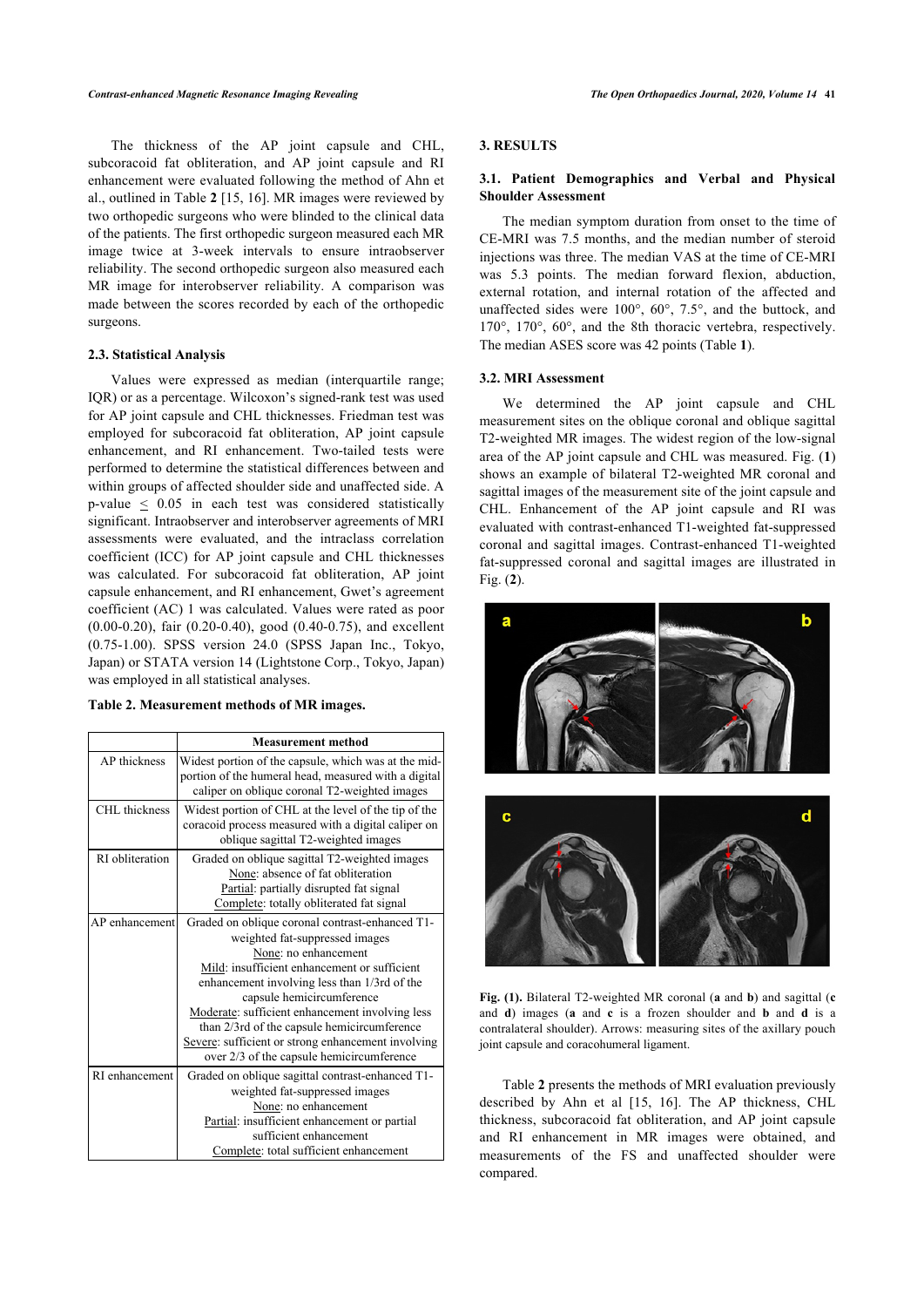<span id="page-3-1"></span>Our MRI assessment parameter measurements of the FS and the contralateral shoulder demonstrated no significant differences in AP joint capsule thickness ( $p = 0.58$ ), CHL thickness ( $p = 0.33$ ), and subcoracoid fat obliteration ( $p = 1.00$ ) (Table **[3](#page-3-1)**). Significant differences were observed in AP joint capsule enhancement ( $p = 0.002$ ), which was severe in the affected side and nonexistent in the unaffected side. Significant differences regarding RI enhancement were observed ( $p =$ 0.002), which was 90% complete and 10% partial in the affected side and 90% none and 10% partial in the unaffected side (Table **[3](#page-3-1)**).

#### **3.3. Reliability Assessment**

Good to excellent correlation was found regarding the intraobserver reliability and interobserver reliability for most anatomic structures, such as AP joint capsule thickness, CHL thickness, subcoracoid fat obliteration, and AP and RI enhancements (Table **[4](#page-3-2)**). However, the intraobserver reliability of CHL thickness in FS, interobserver reliability of AP joint capsule thickness in FS and control cases, and RI enhancement in FS cases ranged from fair or poor.

<span id="page-3-2"></span><span id="page-3-0"></span>

**Fig. (2).** Bilateral contrast-enhanced T1-weighted fat-suppressed MR coronal (**a** and **b**) and sagittal (**c** and **d**) images similar to Fig. (**[1](#page-2-1)**). Arrows indicate measuring sites of the axillary pouch joint capsule and rotator interval enhancement.

### **4. DISCUSSION**

In this study, contrast-enhanced bilateral MRI was performed in 10 patients with unilateral refractory FS after failed conservative treatments. This study found global enhancement of the joint capsule to be significantly higher in the affected than the unaffected side, indicating abnormal blood flow in the joint capsule. Moreover, no differences were observed concerning the AP joint capsule thickness, CHL thickness, or subcoracoid fat obliteration when comparing affected to unaffected contralateral shoulders.

**Table 3. Comparison of shoulder parameter measurements of the frozen shoulder and contralateral sides.**

|                                  | <b>Affected side</b> | Contralateral P-value |       |
|----------------------------------|----------------------|-----------------------|-------|
| AP thickness, median (IQR)       | 4.8(4.0, 5.6)        | 4.4(3.0, 5.5)         | 0.58  |
| CHL thickness, median<br>( IQR)  | 3.9(3.3, 5.7)        | 4.1(2.6, 5.3)         | 0.33  |
| RI obliteration, number $(\%)$   |                      |                       |       |
| None                             | 0                    | 0                     | 1     |
| Partial                          | 5(50)                | 5(50)                 |       |
| Complete                         | 5(50)                | 5(50)                 |       |
| AP enhancement, number<br>$(\%)$ |                      |                       |       |
| None                             | $\theta$             | 10(100)               | 0.002 |
| Mild                             | $\theta$             | 0                     |       |
| Moderate                         | $\theta$             | $\theta$              |       |
| Severe                           | 10(100)              | $\theta$              |       |
| RI enhancement, number $(\%)$    |                      |                       |       |
| None                             | $\theta$             | 9(90)                 | 0.002 |
| Partial                          | 1(10)                | 1(10)                 |       |
| Complete                         | 9(90)                | 0                     |       |

**Table 4. Intraobserver and interobserver reliability of measurements.**

|                   |               | $ICC(1, 1)$ or Gwet's<br>AC1 | $ICC(2, 1)$ or Gwet's<br>AC1 |
|-------------------|---------------|------------------------------|------------------------------|
| AP thickness      | FS            | 0.84                         | 0.31                         |
|                   | С             | 0.79                         | 0.42                         |
| CHL thickness     | <b>FS</b>     | 0.46                         | 0.82                         |
|                   | С             | 0.86                         | 0.69                         |
| RI obliteration   | FS            | 0.80                         | 0.65                         |
|                   | C             | 0.80                         | 0.65                         |
| AP enhancement FS |               | 1.00                         | 0.76                         |
|                   | C             | 0.89                         | 0.89                         |
| RI enhancement    | FS            | 1.00                         | 0.083                        |
|                   | $\mathcal{C}$ | 0.87                         | 0.87                         |

The diagnosis of FS is often based on physical findings rather than imaging studies. However, this is problematic as other shoulder diseases can mimic FS. Imaging is, therefore, likely to play an essential role in the avoidance of misdiagnosis [[15](#page-5-11)]. AP capsular thickening, CHL thickening, subcoracoid fat obliteration in RI, and T2-weighted signal increase in the AP joint capsule have been identified as features of FS [[14,](#page-5-10) [15,](#page-5-11) [17](#page-5-16), [25](#page-5-20)]. Emig et al. previously measured the thickness of the AP joint capsule and reported a thickness greater than 4 mm to be a useful criterion for the diagnosis of FS [[25\]](#page-5-20). Ahn et al. further suggested that a thickness of 5 mm provided the highest sensitivityand specificity [[15\]](#page-5-11). In contrast, no significant difference in AP joint capsule thickness was observed by Mengiardi et al. and Manton et al. [\[19](#page-5-21), [26\]](#page-5-22). Further, FS patients have been identified as having a thicker CHL than control subjects[[19](#page-5-21)]. However, this finding has also not been consistent, as further findings discovered no significant CHL thickness differences between FS and control patients[[25](#page-5-20)]. Thus, MRI outcomes of FS pathology studies have been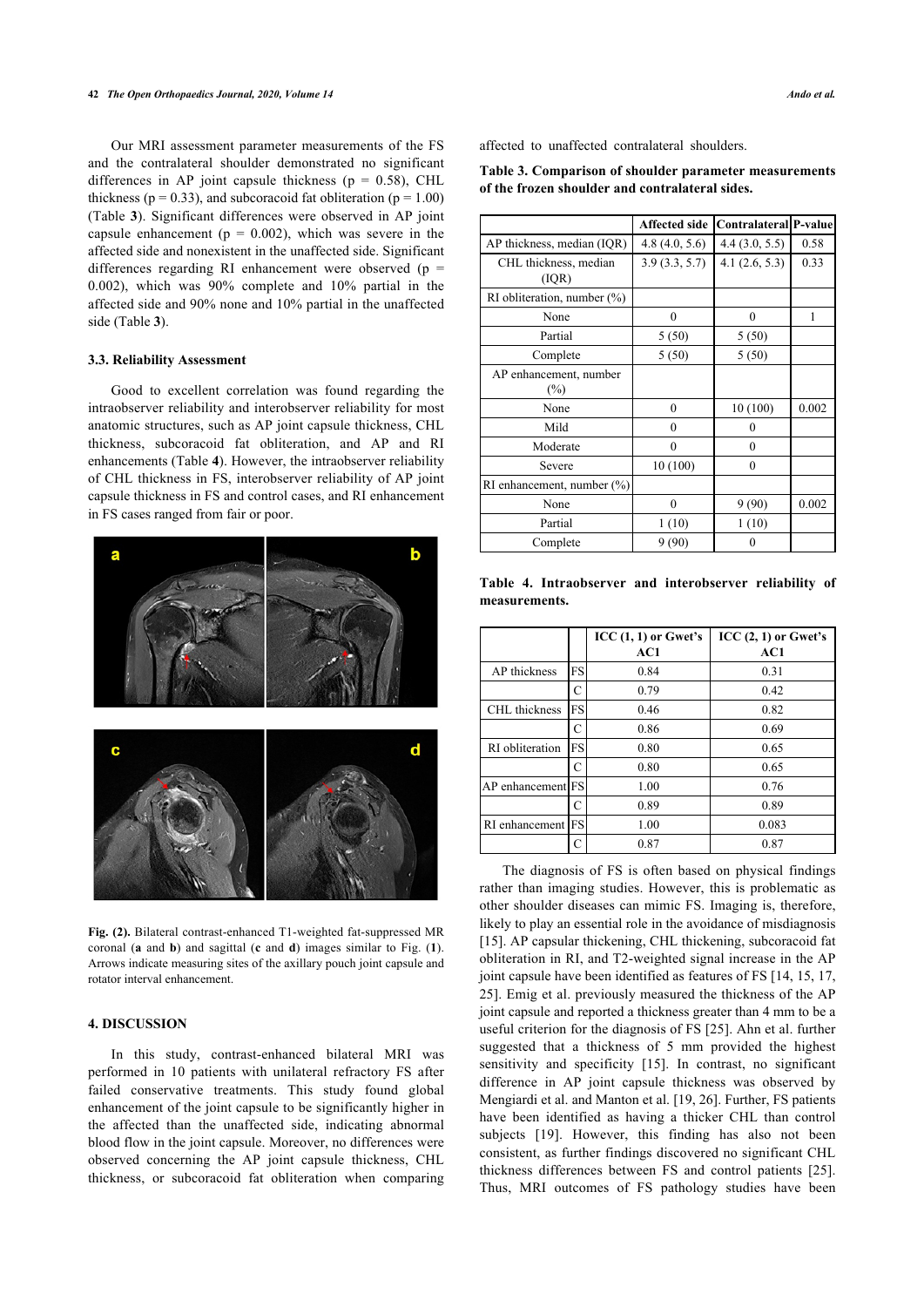controversial. In the current study, AP joint capsule thickness and CHL thickening differences between FS and contralateral shoulders were not significantly different, according to our CE-MRI results, which supported the current presumption that thickening of the joint capsule or CHL could be a natural aging phenomenon and not necessarily an FS pathology. Diagnosing patients as having FS because the joint capsule or CHL "looks" thickened is wrong.

A previous study using MRI has found subcoracoid fat obliteration in 50% of FS patients and 26% of controls [[14\]](#page-5-10). Furthermore, Mengiardi et al. identified that partial or complete subcoracoid fat obliteration was significantly more frequent in FS patients [[19\]](#page-5-21). In agreement with previous studies, Ahn et al. observed partial or complete obliteration in all FS patients, in addition to a lack of correlation with ROM limitation [[16\]](#page-5-12). Our CE-MRI evaluation demonstrated no subcoracoid obliteration differences between the FS and contralateral shoulders, thereby suggesting that subcoracoid obliteration might be due to an aging process. Thus, clinicians are advised to consider the aging process upon identification of the thickened joint capsule in association with shoulder pain.

Carrillon et al., using CE-MRI to detect increased blood flow in the joint capsule, reported enhancement of the joint capsule in all FS patients ( $n = 25$ ), but in only one of the 15 rotator cuff tear patients [[22](#page-5-17)]. This finding was supported by Connell et al.'s study in which enhancement of the joint capsule was found in 22 of 24 surgically treated FS cases and two of the patients with rotator cuff tear as controls  $(n = 22)$ [[17\]](#page-5-16). Furthermore, AP joint capsule enhancement was identified in 49 of 50 FS patients, but only 19 of 53 control subjects [[15\]](#page-5-11). In our present study, all FS patients demonstrated global high-intensity changes in the joint capsule, but none in the contralateral shoulders. Hence, CE-MRI is able to detect the qualitative alteration of the joint capsule [\[27\]](#page-6-0). The procedure could, therefore, be performed in severe cases of failed conventional conservative therapy. Intra-articular steroid injections were considered useful in case of high enhancement, and surgery such as arthroscopic capsular release was required in patients with prolonged motion limitations despite having low enhancement[[4\]](#page-5-2). However, in this study, global enhancement of the joint capsule was identified in all patients  $(n = 10)$ , even after sufficient periods of conservative therapy, including several intra-articular steroid injections. Therefore, in some cases, inflammation was not resolved even after adequate conservative therapy. In contrast, when the joint capsule was not enhanced, extra-articular joint stiffness factors such as conditions of the scapula, muscle stiffness, or central problems should be considered. Recently, Okuno et al. described the results of angiography in patients with refractory FS [[23,](#page-5-18) [24\]](#page-5-19). Neovessels were found to have been generated around the RI, mainly from the thoracoacromial artery or coracoid branch, and around the AP from the circumflex scapular artery or anterior or posterior circumflex artery. Moreover, the pain was found to improve rapidly after the embolization of the abnormal neovessels. These results indicate increased abnormal vessels to be the source of pain which is supported by findings of ongoing persistent inflammation in patients with refractory FS. Performing angiography in every FS patient is challenging. However, our study provided evidence in support of the

possibility of predicting the existence of abnormal neovessels with the use of CE-MRI.

This study has several limitations. First, most FS patients recover sufficiently through conservative therapy and invasive therapy is no longer in use. Therefore, only a small number of patients could be included in this study. However, to ensure the characteristic findings of FS, most severe cases were chosen, which will be a strength of this study. Despite the limited sample size, the study findings are valuable for developing insight into FS as a guide for clinical practice. Since there is no established quantitative MRI evaluation technique to date, the method presented by Ahn et al. was applied in the current study. The overall reliability of the method was found to be acceptable, although some constituents had low reliability, suggesting evaluation methodology. Finally, characteristics of MRI might differ depending on the stages of frozen shoulder (i.e., freezing, frozen, or thawing), which determine the severity of the disease. As the current study focused exclusively on surgically treated refractory cases, associations between disease stage, pain intensity, and MRI features remain unknown. Future studies should aim to address this gap in current knowledge.

### **CONCLUSION**

CE-MRI can detect the qualitative alteration of the joint capsule and could be used to assist the clinical diagnosis of FS. Significant differences, however, were not observable, regarding the AP joint capsule thickness, CHL thickness, or subcoracoid fat obliteration when compared to the contralateral shoulders, implying these observable changes in FS could be normal wear and tear which comes along with aging rather than the disease state.

# **LIST OF ABBREVIATIONS**

| <b>ABD</b> | =   | Abduction                            |
|------------|-----|--------------------------------------|
| AC         | $=$ | Agreement Coefficient                |
| AP         | $=$ | American Shoulder and Elbow Surgeons |
| R          | $=$ | <b>Buttock</b>                       |
| C          | =   | Contralateral                        |
| <b>CE</b>  | =   | Contrast-Enhanced                    |
| CHL        | $=$ | Coracohumeral Ligament               |
| ER         | $=$ | <b>External Rotation</b>             |
| FE         | $=$ | <b>Forward Elevation</b>             |
| <b>FS</b>  | $=$ | Frozen Shoulder                      |
| ICC        | =   | Intraclass Correlation Coefficient   |
| <b>IQR</b> | $=$ | Interquartile Range                  |
| <b>IR</b>  | $=$ | <b>Internal Rotation</b>             |
| L          | $=$ | Lumber Vertebrae                     |
| <b>MRI</b> | $=$ | Magnetic Resonance Imaging           |
| <b>RI</b>  | $=$ | Rotator Interval                     |
| <b>ROM</b> | $=$ | Range of Motion                      |
| т          | =   | Thoracic Vertebrae                   |
| <b>TSE</b> | =   | Turbo Spin-Echo                      |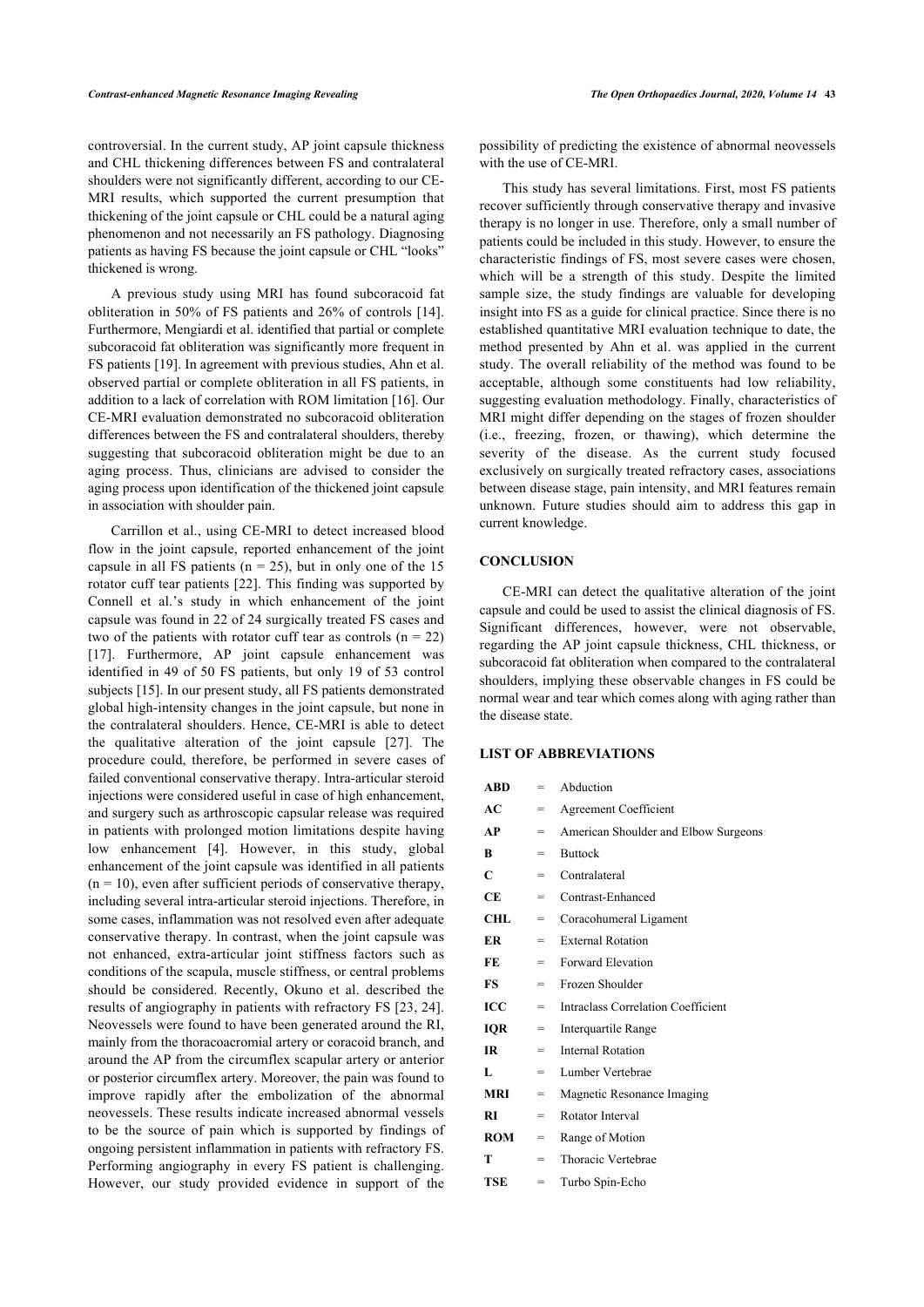**VAS** = Visual Analog Scale

# <span id="page-5-5"></span>**ETHICS APPROVAL AND CONSENT TO PARTI-CIPATE**

<span id="page-5-6"></span>This research has been approved by the institutional review board of the Matsuda Hospital (approved number is 29-1). Written informed consent was obtained from all participants.

# **HUMAN AND ANIMAL RIGHTS**

<span id="page-5-8"></span><span id="page-5-7"></span>All procedures performed in this study were in accordance with the ethical standards of the institutional and/or national research committee and with the Helsinki declaration.

# **CONSENT FOR PUBLICATION**

<span id="page-5-9"></span>All patients participated on a voluntary basis and gave their informed consent.

# <span id="page-5-10"></span>**AVAILABILITY OF DATA AND MATERIALS**

Not applicable.

### <span id="page-5-11"></span>**FUNDING**

None.

## <span id="page-5-12"></span>**CONFLICT OF INTEREST**

<span id="page-5-16"></span>The authors declare no conflict of interest, financial or otherwise.

# **ACKNOWLEDGEMENTS**

Declared none.

### <span id="page-5-21"></span><span id="page-5-0"></span>**REFERENCES**

- [1] Shaffer B, Tibone JE, Kerlan RK. Frozen shoulder. A long-term follow-up. J Bone Joint Surg Am 1992; 74(5): 738-46. [\[http://dx.doi.org/10.2106/00004623-199274050-00013\]](http://dx.doi.org/10.2106/00004623-199274050-00013) [PMID: [1624489](http://www.ncbi.nlm.nih.gov/pubmed/1624489)]
- <span id="page-5-15"></span><span id="page-5-14"></span>[2] Song KD, Kwon JW, Yoon YC, Choi SH. Indirect MR arthrographic findings of adhesive capsulitis. AJR Am J Roentgenol 2011; 197(6)W1105-9 [\[http://dx.doi.org/10.2214/AJR.10.6099](http://dx.doi.org/10.2214/AJR.10.6099)] [PMID: [22109326\]](http://www.ncbi.nlm.nih.gov/pubmed/22109326)
	-
- <span id="page-5-17"></span><span id="page-5-1"></span>[3] Ando A, Sugaya H, Hagiwara Y, *et al.* Identification of prognostic factors for the nonoperative treatment of stiff shoulder. Int Orthop 2013; 37(5): 859-64. [\[http://dx.doi.org/10.1007/s00264-013-1859-8](http://dx.doi.org/10.1007/s00264-013-1859-8)] [PMID: [23503671\]](http://www.ncbi.nlm.nih.gov/pubmed/23503671)
	-
- <span id="page-5-18"></span><span id="page-5-2"></span>[4] Tamai K, Yamato M. Abnormal synovium in the frozen shoulder: a preliminary report with dynamic magnetic resonance imaging. J Shoulder Elbow Surg 1997; 6(6): 534-43. [\[http://dx.doi.org/10.1016/S1058-2746\(97\)90086-0](http://dx.doi.org/10.1016/S1058-2746(97)90086-0)] [PMID: [9437603](http://www.ncbi.nlm.nih.gov/pubmed/9437603)]
- <span id="page-5-13"></span>[5] Gokalp G, Algin O, Yildirim N, Yazici Z. Adhesive capsulitis: contrast-enhanced shoulder MRI findings. J Med Imaging Radiat Oncol 2011; 55(2): 119-25. [\[http://dx.doi.org/10.1111/j.1754-9485.2010.02215.x\]](http://dx.doi.org/10.1111/j.1754-9485.2010.02215.x) [PMID: [21501399\]](http://www.ncbi.nlm.nih.gov/pubmed/21501399)
- <span id="page-5-20"></span><span id="page-5-19"></span>[6] Hagiwara Y, Ando A, Onoda Y, *et al.* Coexistence of fibrotic and chondrogenic process in the capsule of idiopathic frozen shoulders. Osteoarthritis Cartilage 2012; 20(3): 241-9.
- <span id="page-5-3"></span>[\[http://dx.doi.org/10.1016/j.joca.2011.12.008](http://dx.doi.org/10.1016/j.joca.2011.12.008)] [PMID: [22233812\]](http://www.ncbi.nlm.nih.gov/pubmed/22233812) [7] Itoi E, Arce G, Bain GI, *et al.* Shoulder stiffness: current concepts and concerns. Arthroscopy 2016; 32(7): 1402-14.
- [\[http://dx.doi.org/10.1016/j.arthro.2016.03.024](http://dx.doi.org/10.1016/j.arthro.2016.03.024)] [PMID: [27180923\]](http://www.ncbi.nlm.nih.gov/pubmed/27180923)
- <span id="page-5-22"></span><span id="page-5-4"></span>[8] Griggs SM, Ahn A, Green A. Idiopathic adhesive capsulitis. A

prospective functional outcome study of nonoperative treatment. J Bone Joint Surg Am 2000; 82(10): 1398-407.

[\[http://dx.doi.org/10.2106/00004623-200010000-00005](http://dx.doi.org/10.2106/00004623-200010000-00005)] [PMID: [11057467\]](http://www.ncbi.nlm.nih.gov/pubmed/11057467)

- [9] Brue S, Valentin A, Forssblad M, Werner S, Mikkelsen C, Cerulli G. Idiopathic adhesive capsulitis of the shoulder: a review. Knee Surg Sports Traumatol Arthrosc 2007; 15(8): 1048-54. [\[http://dx.doi.org/10.1007/s00167-007-0291-2\]](http://dx.doi.org/10.1007/s00167-007-0291-2) [PMID: [17333122](http://www.ncbi.nlm.nih.gov/pubmed/17333122)]
- [10] Hagiwara Y, Sugaya H, Takahashi N, *et al.* Effects of intra-articular steroid injection before pan-capsular release in patients with refractory frozen shoulder. Knee Surg Sports Traumatol Arthrosc 2015; 23(5): 1536-41.
- [\[http://dx.doi.org/10.1007/s00167-014-2936-2\]](http://dx.doi.org/10.1007/s00167-014-2936-2) [PMID: [24643358](http://www.ncbi.nlm.nih.gov/pubmed/24643358)]
- [11] Hagiwara Y, Ando A, Kanazawa K, *et al.* Arthroscopic coracohumeral ligament release for patients with frozen shoulder. Arthrosc Tech 2017; 4;7(1): e1-5.
- [12] Ando A, Hamada J, Hagiwara Y, Sekiguchi T, Koide M, Itoi E. Shortterm clinical results of manipulation under ultrasound-guided brachial plexus block in patients with idiopathic frozen shoulder and diabetic secondary frozen shoulder. Open Orthop J 2018; 12: 99-104. [\[http://dx.doi.org/10.2174/1874325001812010099\]](http://dx.doi.org/10.2174/1874325001812010099) [PMID: [29619123\]](http://www.ncbi.nlm.nih.gov/pubmed/29619123)
- [13] Lefevre-Colau MM, Drapé JL, Fayad F, *et al.* Magnetic resonance imaging of shoulders with idiopathic adhesive capsulitis: reliability of measures. Eur Radiol 2005; 15(12): 2415-22. [\[http://dx.doi.org/10.1007/s00330-005-2830-x\]](http://dx.doi.org/10.1007/s00330-005-2830-x) [PMID: [16003508](http://www.ncbi.nlm.nih.gov/pubmed/16003508)]
- [14] Gondim Teixeira PA, Balaj C, Chanson A, Lecocq S, Louis M, Blum A. Adhesive capsulitis of the shoulder: value of inferior glenohumeral ligament signal changes on T2-weighted fat-saturated images. AJR Am J Roentgenol 2012; 198(6)W589-96 [PMID: [22623575\]](http://www.ncbi.nlm.nih.gov/pubmed/22623575)
- [15] Ahn KS, Kang CH, Kim Y, Jeong WK. Diagnosis of adhesive capsulitis: comparison of contrast-enhanced MRI with noncontrastenhanced MRI. Clin Imaging 2015; 39(6): 1061-7.
- [\[http://dx.doi.org/10.1016/j.clinimag.2015.08.006](http://dx.doi.org/10.1016/j.clinimag.2015.08.006)] [PMID: [26362354](http://www.ncbi.nlm.nih.gov/pubmed/26362354)] [16] Ahn KS, Kang CH, Oh YW, Jeong WK. Correlation between magnetic resonance imaging and clinical impairment in patients with adhesive capsulitis. Skeletal Radiol 2012; 41(10): 1301-8.
- [\[http://dx.doi.org/10.1007/s00256-012-1391-8\]](http://dx.doi.org/10.1007/s00256-012-1391-8) [PMID: [22430562](http://www.ncbi.nlm.nih.gov/pubmed/22430562)] [17] Connell D, Padmanabhan R, Buchbinder R. Adhesive capsulitis: role of MR imaging in differential diagnosis. Eur Radiol 2002; 12(8): 2100-6.
- [\[http://dx.doi.org/10.1007/s00330-002-1349-7\]](http://dx.doi.org/10.1007/s00330-002-1349-7) [PMID: [12136330](http://www.ncbi.nlm.nih.gov/pubmed/12136330)] [18] Lee MH, Ahn JM, Muhle C, *et al.* Adhesive capsulitis of the shoulder:
- diagnosis using magnetic resonance arthrography, with arthroscopic findings as the standard. J Comput Assist Tomogr 2003; 27(6): 901-6. [\[http://dx.doi.org/10.1097/00004728-200311000-00012](http://dx.doi.org/10.1097/00004728-200311000-00012)] [PMID: [14600458\]](http://www.ncbi.nlm.nih.gov/pubmed/14600458)
- [19] Mengiardi B, Pfirrmann CW, Gerber C, Hodler J, Zanetti M. Frozen shoulder: MR arthrographic findings. Radiology 2004; 233(2): 486-92. [\[http://dx.doi.org/10.1148/radiol.2332031219\]](http://dx.doi.org/10.1148/radiol.2332031219) [PMID: [15358849](http://www.ncbi.nlm.nih.gov/pubmed/15358849)]
- [20] Hsu JE, Anakwenze OA, Warrender WJ, Abboud JA. Current review of adhesive capsulitis. J Shoulder Elbow Surg 2011; 20(3): 502-14. [\[http://dx.doi.org/10.1016/j.jse.2010.08.023\]](http://dx.doi.org/10.1016/j.jse.2010.08.023) [PMID: [21167743](http://www.ncbi.nlm.nih.gov/pubmed/21167743)]
- [21] Sofka CM, Ciavarra GA, Hannafin JA, Cordasco FA, Potter HG. Magnetic resonance imaging of adhesive capsulitis: correlation with clinical staging. HSS J 2008; 4(2): 164-9. [\[http://dx.doi.org/10.1007/s11420-008-9088-1\]](http://dx.doi.org/10.1007/s11420-008-9088-1) [PMID: [18815860](http://www.ncbi.nlm.nih.gov/pubmed/18815860)]
- [22] Carrillon Y, Noel E, Fantino O, Perrin-Fayolle O, Tran-Minh VA. Magnetic resonance imaging findings in idiopathic adhesive capsulitis of the shoulder. Rev Rhum Engl Ed 1999; 66(4): 201-6. [PMID: [10339775\]](http://www.ncbi.nlm.nih.gov/pubmed/10339775)
- [23] Okuno Y, Oguro S, Iwamoto W, Miyamoto T, Ikegami H, Matsumura N. Short-term results of transcatheter arterial embolization for abnormal neovessels in patients with adhesive capsulitis: a pilot study. J Shoulder Elbow Surg 2014; 23(9): e199-206. [\[http://dx.doi.org/10.1016/j.jse.2013.12.014\]](http://dx.doi.org/10.1016/j.jse.2013.12.014) [PMID: [24618195](http://www.ncbi.nlm.nih.gov/pubmed/24618195)]
- [24] Okuno Y, Iwamoto W, Matsumura N, *et al.* Clinical outcomes of transcatheter arterial embolization for adhesive capsulitis resistant to conservative treatment. J Vasc Interv Radiol 2017; 28(2): 161-167.e1. [\[http://dx.doi.org/10.1016/j.jvir.2016.09.028\]](http://dx.doi.org/10.1016/j.jvir.2016.09.028) [PMID: [28007330](http://www.ncbi.nlm.nih.gov/pubmed/28007330)]
- [25] Emig EW, Schweitzer ME, Karasick D, Lubowitz J. Adhesive capsulitis of the shoulder: MR diagnosis. AJR Am J Roentgenol 1995; 164(6): 1457-9.

[\[http://dx.doi.org/10.2214/ajr.164.6.7754892\]](http://dx.doi.org/10.2214/ajr.164.6.7754892) [PMID: [7754892\]](http://www.ncbi.nlm.nih.gov/pubmed/7754892)

[26] Manton GL, Schweitzer ME, Weishaupt D, Karasick D. Utility of MR arthrography in the diagnosis of adhesive capsulitis. Skeletal Radiol 2001; 30(6): 326-30.